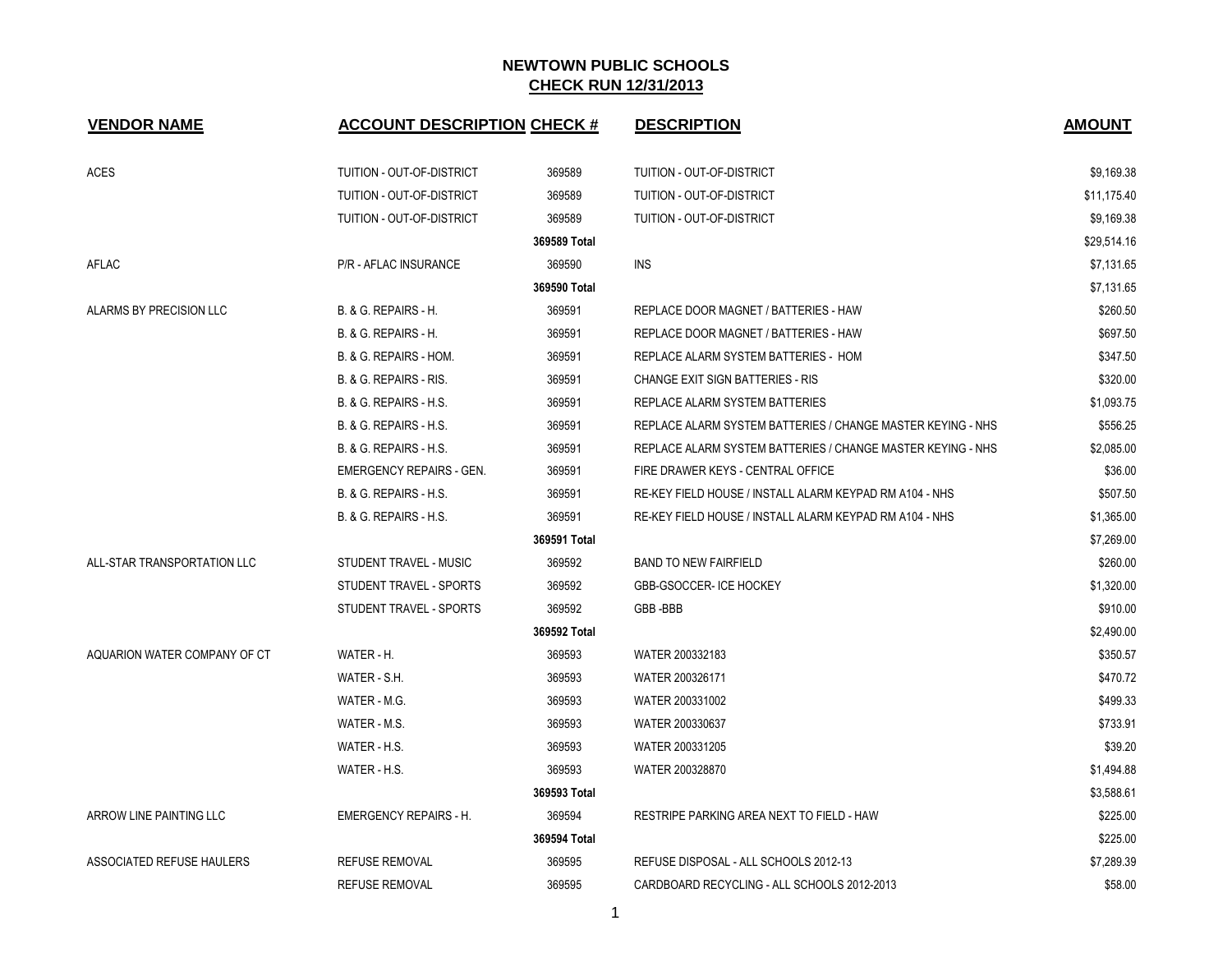| <b>VENDOR NAME</b>                                            | <b>ACCOUNT DESCRIPTION CHECK #</b> |              | <b>DESCRIPTION</b>                                              | <b>AMOUNT</b> |
|---------------------------------------------------------------|------------------------------------|--------------|-----------------------------------------------------------------|---------------|
| ASSOCIATED REFUSE HAULERS                                     | <b>REFUSE REMOVAL</b>              | 369595       | CARDBOARD RECYCLING - ALL SCHOOLS 2012-2013                     | \$172.00      |
|                                                               | <b>REFUSE REMOVAL</b>              | 369595       | CARDBOARD RECYCLING - ALL SCHOOLS 2012-2013                     | \$100.00      |
|                                                               | <b>REFUSE REMOVAL</b>              | 369595       | CARDBOARD RECYCLING - ALL SCHOOLS 2012-2013                     | \$154.00      |
|                                                               | <b>REFUSE REMOVAL</b>              | 369595       | CARDBOARD RECYCLING - ALL SCHOOLS 2012-2013                     | \$269.00      |
|                                                               | <b>REFUSE REMOVAL</b>              | 369595       | CARDBOARD RECYCLING - ALL SCHOOLS 2012-2013                     | \$125.00      |
|                                                               | <b>REFUSE REMOVAL</b>              | 369595       | CARDBOARD RECYCLING - ALL SCHOOLS 2012-2013                     | \$350.00      |
|                                                               | <b>REFUSE REMOVAL</b>              | 369595       | EXTRA DUMPSTER PICKUPS 2012-2013                                | \$569.20      |
|                                                               |                                    | 369595 Total |                                                                 | \$9,086.59    |
| AUTO HOME COMMERCIAL                                          | <b>EMERGENCY REPAIRS - S.H.</b>    | 369596       | MOVE HOM OLD PHONE SYSTEM TO SHS DUE TO HURRICANE               | \$2,869.23    |
|                                                               | B. & G. REPAIRS - S.H.             | 369596       | REPLACE CLOCK / PHONES - SHS                                    | \$912.28      |
|                                                               | B. & G. REPAIRS - M.G.             | 369596       | NEW PHONE FOR CALLING BUSES - MG                                | \$634.25      |
|                                                               | B. & G. REPAIRS - HOM.             | 369596       | SYNCHRONIZE ALL BELLS / CLOCKS AFTER STORM - HOM                | \$620.00      |
|                                                               | B. & G. REPAIRS - RIS.             | 369596       | <b>REPLACE LIBRARY PHONE - RIS</b>                              | \$571.20      |
|                                                               | B. & G. REPAIRS - H.S.             | 369596       | CHANGE BELL SCHEDULE - NHS                                      | \$380.00      |
|                                                               |                                    | 369596 Total |                                                                 | \$5,986.96    |
| AUTOMATED BUILDING SYSTEMS, INC.                              | B. & G. REPAIRS - H.S.             | 369597       | <b>HVAC REPAIRS - NHS</b>                                       | \$176.09      |
|                                                               |                                    | 369597 Total |                                                                 | \$176.09      |
| ANNETTE BARBOUR                                               | TRANS. - LOCAL SPECIAL ED          | 369598       | SERV 12/18/2012 THRU 12/21/2012                                 | \$320.00      |
|                                                               |                                    | 369598 Total |                                                                 | \$320.00      |
| <b>BRITAIN FENCE LLC</b>                                      | B. & G. REPAIRS - HOM.             | 369599       | INSTALL WOOD FENCING - HOM                                      | \$2,900.00    |
|                                                               |                                    | 369599 Total |                                                                 | \$2,900.00    |
| BYTE SPEED, LLC                                               | REPAIRS - INFO. TECH.              | 369600       | Battery, 6 Cell Wind 01B1200                                    | \$336.00      |
|                                                               | REPAIRS - INFO. TECH.              | 369600       | AC Adapter for MSI 40W for Wind/U100 No ShippingQUOTE AAAQ24600 | \$130.00      |
|                                                               |                                    | 369600 Total |                                                                 | \$466.00      |
| <b>CHARTER COMMUNICATIONS</b>                                 | <b>TELEPHONE &amp; CABLE</b>       | 369601       | <b>SERVICES 2012/13</b>                                         | \$7,313.63    |
|                                                               |                                    | 369601 Total |                                                                 | \$7,313.63    |
| CONN ASSOCIATION OF BOARDS OF EDUCATION STAFF TRAIN. - SUPER. |                                    | 369602       | 2012 CABE/CAPSS REGISTRATION                                    | \$1,125.00    |
|                                                               |                                    | 369602 Total |                                                                 | \$1,125.00    |
| CONN CUSTOM AQUATICS LLC                                      | <b>B&amp;G SUPPLIES - MAINT.</b>   | 369603       | NO DIVING ALLOWED SIGN-NHS POOL                                 | \$54.52       |
|                                                               |                                    | 369603 Total |                                                                 | \$54.52       |
| CONN JUNIOR REPUBLIC INC.                                     | TUITION - OUT-OF-DISTRICT          | 369604       | TUITION - OUT-OF-DISTRICT                                       | \$4,137.66    |
|                                                               | TUITION - OUT-OF-DISTRICT          | 369604       | TUITION - OUT-OF-DISTRICT                                       | \$4,137.66    |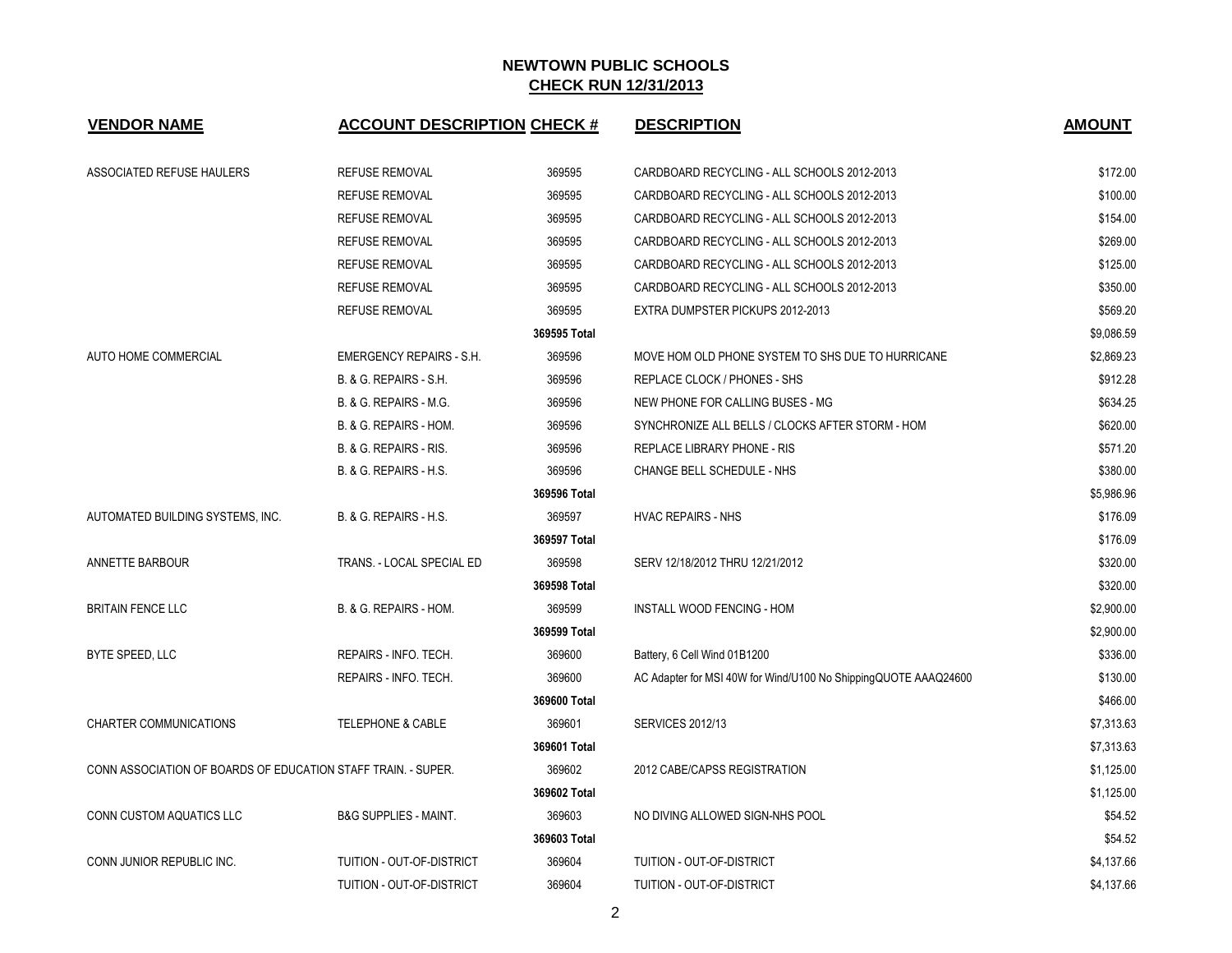| <b>VENDOR NAME</b>                   | <b>ACCOUNT DESCRIPTION CHECK #</b> |              | <b>DESCRIPTION</b>                                      | <b>AMOUNT</b> |
|--------------------------------------|------------------------------------|--------------|---------------------------------------------------------|---------------|
| CONN JUNIOR REPUBLIC INC.            | TUITION - OUT-OF-DISTRICT          | 369604       | TUITION - OUT-OF-DISTRICT                               | \$4,137.66    |
|                                      | TUITION - OUT-OF-DISTRICT          | 369604       | TUITION - OUT-OF-DISTRICT                               | \$4,137.66    |
|                                      | TUITION - OUT-OF-DISTRICT          | 369604       | TUITION - OUT-OF-DISTRICT                               | \$4,137.66    |
|                                      | TUITION - OUT-OF-DISTRICT          | 369604       | TUITION - OUT-OF-DISTRICT                               | \$4,137.66    |
|                                      |                                    | 369604 Total |                                                         | \$24,825.96   |
| CONN LIBRARY CONSORTIUM              | CONTRACTED SERV. - LIBRARY         | 369605       | EBSCO Primary Online Package 10/1/12-9/30/13. Prorated. | \$299.25      |
|                                      | CONTRACTED SERV. - LIBRARY         | 369605       | Novelist K-8 10/1/12-9/30/13. Prorated.                 | \$168.75      |
|                                      | CONTRACTED SERV. - LIBRARY         | 369605       | <b>CLA Administration Fee.</b>                          | \$14.00       |
|                                      |                                    | 369605 Total |                                                         | \$482.00      |
| CONNCASE                             | STAFF TRAIN. - PUPIL SERV.         | 369606       | WORKSHOP DECEMBER 7, 2012                               | \$65.00       |
|                                      |                                    | 369606 Total |                                                         | \$65.00       |
| <b>CONNECTICUT LIGHT &amp; POWER</b> | ELECTRICITY - H.                   | 369607       | UTIL 51084633023                                        | \$2,496.97    |
|                                      | ELECTRICITY - S.H.                 | 369607       | UTIL 51290453075                                        | \$345.83      |
|                                      | ELECTRICITY - S.H.                 | 369607       | UTIL 51057633059                                        | \$3,002.13    |
|                                      | ELECTRICITY - S.H.                 | 369607       | UTIL 51922733035                                        | \$73.60       |
|                                      | ELECTRICITY - M.G.                 | 369607       | UTIL 51171733009                                        | \$1,905.70    |
|                                      | ELECTRICITY - HOM.                 | 369607       | UTIL 51844633024                                        | \$4,476.45    |
|                                      | ELECTRICITY - RIS.                 | 369607       | UTIL 51324453075                                        | \$9,217.02    |
|                                      | ELECTRICITY - M.S.                 | 369607       | UTIL 51658443072                                        | \$4,678.13    |
|                                      | ELECTRICITY - H.S.                 | 369607       | UTIL 51418253076                                        | \$23,728.85   |
|                                      | ELECTRICITY - H.S.                 | 369607       | UTIL 51356633040                                        | \$38.80       |
|                                      | ELECTRICITY - H.S.                 | 369607       | UTIL 513318375011                                       | \$74.84       |
|                                      | ELECTRICITY - H.S.                 | 369607       | UTIL 51223253097                                        | \$38.83       |
|                                      |                                    | 369607 Total |                                                         | \$50,077.15   |
| CONSTELLATION NEW ENERGY INC.        | ELECTRICITY - H.                   | 369608       | UTIL 1-M6D-2107                                         | \$2,204.16    |
|                                      | ELECTRICITY - S.H.                 | 369608       | UTIL 1-M7B-769                                          | \$398.21      |
|                                      | ELECTRICITY - S.H.                 | 369608       | UTIL 1-M42-3006                                         | \$11.83       |
|                                      | ELECTRICITY - S.H.                 | 369608       | UTIL 1-M42-3007                                         | \$49.84       |
|                                      | ELECTRICITY - S.H.                 | 369608       | UTIL 1-M6D-2120                                         | \$2,403.91    |
|                                      | ELECTRICITY - M.G.                 | 369608       | UTIL 1-M2M-1148                                         | \$2,052.62    |
|                                      | ELECTRICITY - M.G.                 | 369608       | UTIL 1-M2M-1147                                         | \$33.23       |
|                                      | ELECTRICITY - HOM.                 | 369608       | UTIL 1-M6D-2103                                         | \$3,669.93    |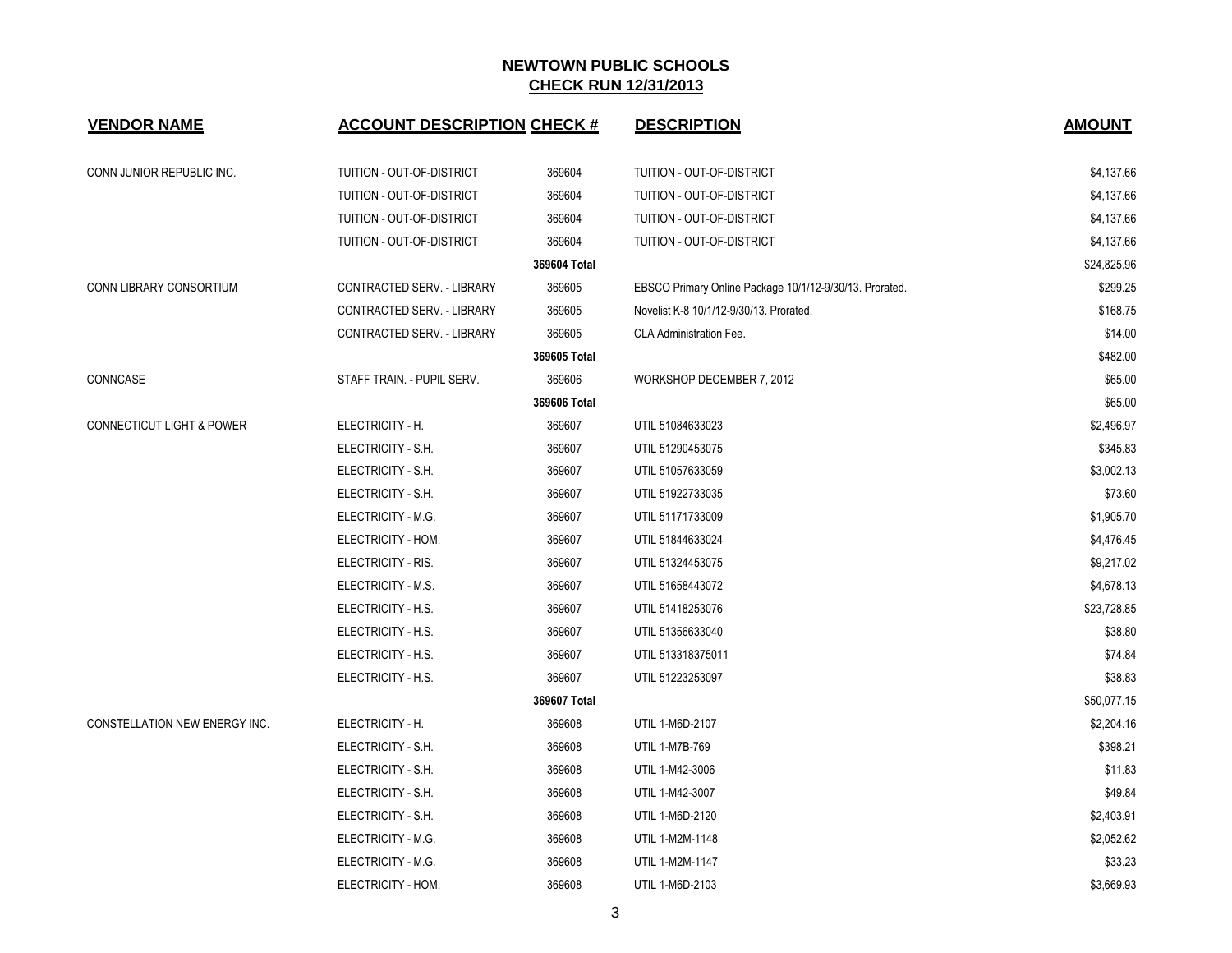| <b>VENDOR NAME</b>                   | <b>ACCOUNT DESCRIPTION CHECK #</b> |              | <b>DESCRIPTION</b>                                             | <b>AMOUNT</b> |
|--------------------------------------|------------------------------------|--------------|----------------------------------------------------------------|---------------|
| CONSTELLATION NEW ENERGY INC.        | ELECTRICITY - RIS.                 | 369608       | <b>UTIL 1-M7B-899</b>                                          | \$12,170.75   |
|                                      | ELECTRICITY - M.S.                 | 369608       | UTIL 1-M2M-4874                                                | \$11.83       |
|                                      | ELECTRICITY - M.S.                 | 369608       | UTIL 1-M2M-4875                                                | \$16.62       |
|                                      | ELECTRICITY - M.S.                 | 369608       | UTIL 1-M2M-4872                                                | \$20.76       |
|                                      | ELECTRICITY - M.S.                 | 369608       | UTIL 1-M2M-4873                                                | \$76.67       |
|                                      | ELECTRICITY - M.S.                 | 369608       | UTIL 1-M2M-4876                                                | \$6,617.65    |
|                                      | ELECTRICITY - H.S.                 | 369608       | <b>UTIL 1-M7B-477</b>                                          | \$32,297.83   |
|                                      | ELECTRICITY - H.S.                 | 369608       | UTIL 1-M6D-2114                                                | \$0.77        |
|                                      | ELECTRICITY - H.S.                 | 369608       | <b>UTIL 1-M7B-510</b>                                          | \$0.86        |
|                                      |                                    | 369608 Total |                                                                | \$62,037.47   |
| CPI (CRISIS PREVENTION INTERVENTION) | INSTR. SUPPLIES - PSYCH.           | 369609       | PBIS WORKBOOKS                                                 | \$1,510.00    |
|                                      | INSTR. SUPPLIES - PSYCH.           | 369609       | CONVERSION OF INSTRUCTOR KITS TO PBIS PARTICIPANT WORKBOOKS    | \$134.40      |
|                                      | STAFF TRAIN - PUPIL SERV.          | 369609       | CPI WORKSHOP NEWTOWN DEC 3-6, 2012 4 PARTICIPANTS              | \$7,196.00    |
|                                      |                                    | 369609 Total |                                                                | \$8,840.40    |
| DELL MARKETING L.P.                  | REPAIRS - INFO. TECH.              | 369610       | Dell E157FPT 15 inch Touch Screen Flat Panel Monitor           | (\$254.19)    |
|                                      | REPAIRS - INFO. TECH.              | 369610       | Dell E157FPT 15 inch Touch Screen Flat Panel Monitor           | \$793.50      |
|                                      |                                    | 369610 Total |                                                                | \$539.31      |
| <b>CHARLES DUMAIS</b>                | STAFF TRAVEL - ADMIN.              | 369611       | TRAVEL PA NETWORK                                              | \$23.31       |
|                                      |                                    | 369611 Total |                                                                | \$23.31       |
| <b>EAST RIVER ENERGY</b>             | FUEL OIL - GEN.                    | 369613       | FUEL OIL 2012/13 GEN                                           | \$1,910.03    |
|                                      | FUEL OIL - H.                      | 369613       | FUEL OIL 2012/13 HAW                                           | \$12,489.39   |
|                                      | FUEL OIL - S.H.                    | 369613       | FUEL OIL 2012/13 S/H                                           | \$11,136.18   |
|                                      | FUEL OIL - M.G.                    | 369613       | FUEL OIL 2012/13 M/G                                           | \$9,114.79    |
|                                      | FUEL OIL - HOM.                    | 369613       | <b>FUEL OIL 2012/13 HOM</b>                                    | \$15,185.70   |
|                                      | FUEL OIL - M.S.                    | 369613       | FUEL OIL 2012/13 M/S                                           | \$23,632.33   |
|                                      | FUEL OIL - H.S.                    | 369613       | FUEL OIL 2012/13 H/S                                           | \$4,680.58    |
|                                      |                                    | 369613 Total |                                                                | \$78,149.00   |
| <b>EQUIP CORPORATION</b>             | EQUIP RENTAL - B&G                 | 369614       | STORAGE CONTAINER RENTAL AT NHS - 2012-2013 (UNIT E-726)       | \$75.00       |
|                                      |                                    | 369614 Total |                                                                | \$75.00       |
| E-RATE ONLINE, LLC                   | CONTRACTED SERV. - INFO. TECH.     | 369612       | Newtown Public Schools USF Program - Filing Services 2012-2013 | \$2,750.00    |
|                                      |                                    | 369612 Total |                                                                | \$2,750.00    |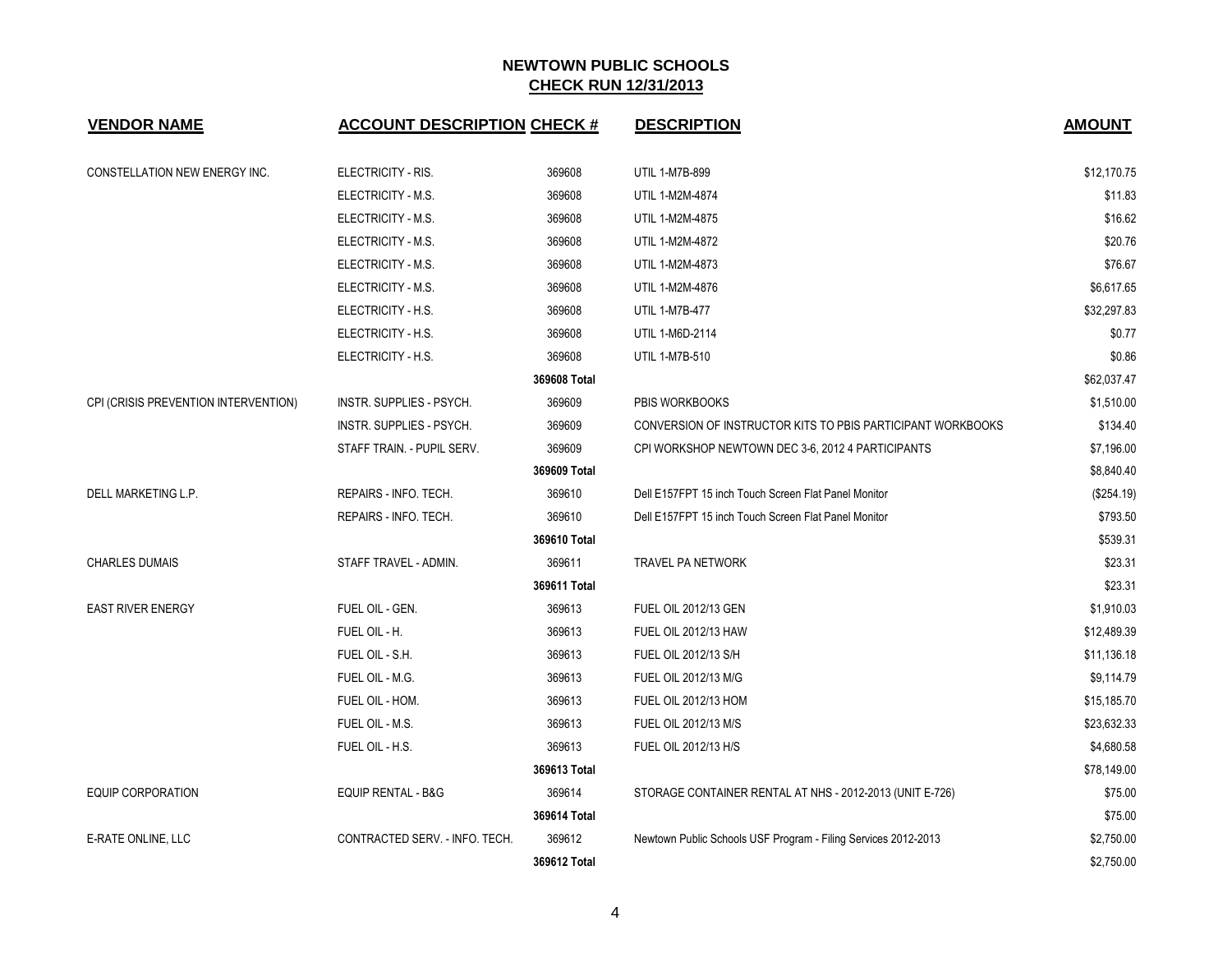| <b>VENDOR NAME</b>                          | <b>ACCOUNT DESCRIPTION CHECK #</b> |              | <b>DESCRIPTION</b>                            | <b>AMOUNT</b> |
|---------------------------------------------|------------------------------------|--------------|-----------------------------------------------|---------------|
| <b>EXCEL TUTORING LLC</b>                   | <b>TUTORS - HOMEBOUND</b>          | 369615       | HOMEBOUND TUTORING                            | \$75.00       |
|                                             | <b>TUTORS - HOMEBOUND</b>          | 369615       | <b>HOMEBOUND TUTORING</b>                     | \$265.00      |
|                                             | <b>TUTORS - HOMEBOUND</b>          | 369615       | HOMEBOUND TUTORING                            | \$260.00      |
|                                             | <b>TUTORS - HOMEBOUND</b>          | 369615       | HOMEBOUND TUTORING                            | \$380.00      |
|                                             | <b>TUTORS - HOMEBOUND</b>          | 369615       | <b>HOMEBOUND TUTORING</b>                     | \$755.00      |
|                                             | <b>TUTORS - HOMEBOUND</b>          | 369615       | <b>HOMEBOUND TUTORING</b>                     | \$1,032.50    |
|                                             | <b>TUTORS - HOMEBOUND</b>          | 369615       | <b>HOMEBOUND TUTORING</b>                     | \$30.00       |
|                                             |                                    | 369615 Total |                                               | \$2,797.50    |
| <b>FEDEX</b>                                | INSTR. SUPPLIES - P.E.             | 369616       | <b>RETURN SCANTRON FORMS</b>                  | \$13.28       |
|                                             | <b>INSTR. SUPPLIES - CLASSROOM</b> | 369616       | <b>MAILING</b>                                | \$9.18        |
|                                             |                                    | 369616 Total |                                               | \$22.46       |
| FOLLETT EDUCATIONAL SERVICES                | OTHER SUPPLIES - STAFF DEVELOP.    | 369617       | FES #4214095 Scoop on Clothes, Home etc.      | \$18.36       |
|                                             | OTHER SUPPLIES - STAFF DEVELOP.    | 369617       | FES #3412701Nat. Government                   | \$24.60       |
|                                             | OTHER SUPPLIES - STAFF DEVELOP.    | 369617       | FES #4205069 19th Cent Migration              | \$24.60       |
|                                             | OTHER SUPPLIES - STAFF DEVELOP.    | 369617       | FES #4204300 Symphony that was Silent         | \$18.32       |
|                                             | OTHER SUPPLIES - STAFF DEVELOP.    | 369617       | FES #4956505 Mt Rushmore Face etc             | \$18.32       |
|                                             | OTHER SUPPLIES - STAFF DEVELOP.    | 369617       | 152167196 Andy Russell Not wanted by Police   | \$23.56       |
|                                             |                                    | 369617 Total |                                               | \$127.76      |
| THOM FREAS                                  | CONTRACTED SERV. - MUSIC           | 369618       | RECORDING 12/11-12/12/12                      | \$700.00      |
|                                             |                                    | 369618 Total |                                               | \$700.00      |
| THE GARLAND COMPANY INC.                    | PROF. SERV. - B. & G.              | 369619       | ROOF ASSET MGMT. PROG (HAW/SHS/ MG/HOM / NHS) | \$650.00      |
|                                             | PROF. SERV. - B. & G.              | 369619       | ROOF ASSET MGMT. PROG (HAW/SHS/ MG/HOM / NHS) | \$650.00      |
|                                             | PROF. SERV. - B. & G.              | 369619       | ROOF ASSET MGMT. PROG (HAW/SHS/ MG/H          | \$650.00      |
|                                             | PROF. SERV. - B. & G.              | 369619       | ROOF ASSET MGMT. PROG (HAW/SHS/ MG/HOM / NHS) | \$450.00      |
|                                             | PROF. SERV. - B. & G.              | 369619       | ROOF ASSET MGMT. PROG (HAW/SHS/ MG/HOM / NHS) | \$650.00      |
|                                             |                                    | 369619 Total |                                               | \$3,050.00    |
| <b>BARBARA GASPARINE</b>                    | STAFF TRAVEL - ADMIN.              | 369620       | TRAVEL AUG 2012 THRU DEC 2012                 | \$178.83      |
|                                             | OFF. SUPPLIES - ADMIN.             | 369620       | <b>ADMIN SUPPLIES STAFF</b>                   | \$219.97      |
|                                             |                                    | 369620 Total |                                               | \$398.80      |
| <b>GERONNURSING &amp; RESPITE CARE INC.</b> | PROF. SERV. - HEALTH ELEM/RIS      | 369621       | <b>STARR SERVICES</b>                         | \$2,419.70    |
|                                             |                                    | 369621 Total |                                               | \$2,419.70    |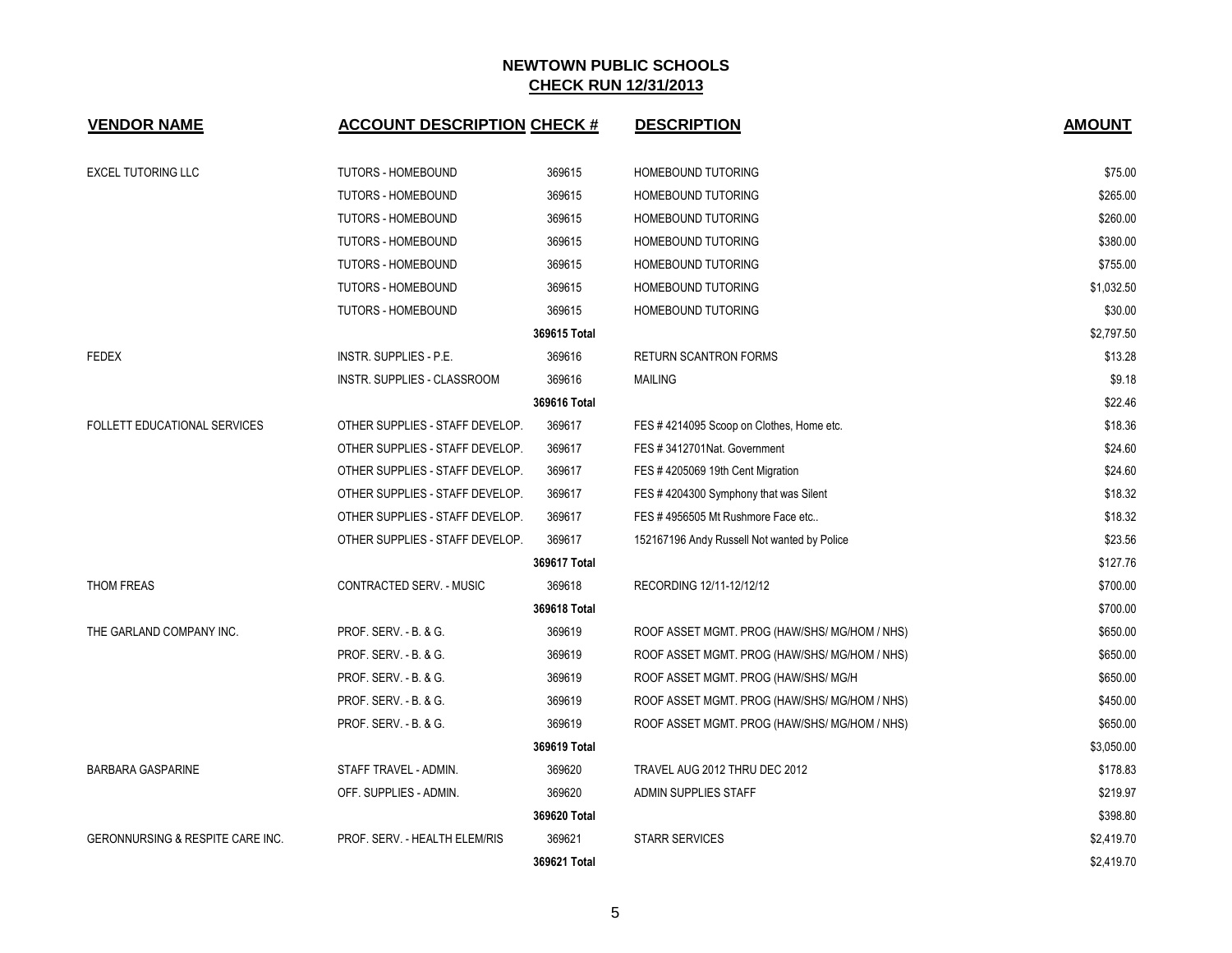| <b>VENDOR NAME</b>                | <b>ACCOUNT DESCRIPTION CHECK #</b>      |              | <b>DESCRIPTION</b>                                                   | <b>AMOUNT</b> |
|-----------------------------------|-----------------------------------------|--------------|----------------------------------------------------------------------|---------------|
| GOVCONNECTION, INC.               | INSTR. SUPPLIES - SOC. STUDIES          | 369622       | Replacement lamp for Epson power light 822+. Item V13H010L42.        | \$160.00      |
|                                   |                                         | 369622 Total |                                                                      | \$160.00      |
| HAT CITY PAPER & SUPPLY CO.       | <b>B&amp;G SUPPLIES - CUSTODIAL</b>     | 369623       | SCRUB PADS / VACUUM BAGS / FLOOR PADS / HAND CLEANER - CUST SUPPLIES | \$6,331.00    |
|                                   |                                         | 369623 Total |                                                                      | \$6,331.00    |
| <b>HESS CORPORATION</b>           | PROPANE & NATURAL GAS - RIS.            | 369624       | GAS 507117/576413                                                    | \$8,073.13    |
|                                   | <b>PROPANE &amp; NATURAL GAS - M.S.</b> | 369624       | GAS H12295219                                                        | \$241.72      |
|                                   |                                         | 369624 Total |                                                                      | \$8,314.85    |
| HOMETOWN TOOL LLC                 | <b>B&amp;G SUPPLIES - CUSTODIAL</b>     | 369625       | CUSTODIAN UNIFORMS (2012-2013)                                       | \$100.00      |
|                                   | <b>B&amp;G SUPPLIES - CUSTODIAL</b>     | 369625       | CUSTODIAN UNIFORMS (2012-2013)                                       | \$68.00       |
|                                   | <b>B&amp;G SUPPLIES - CUSTODIAL</b>     | 369625       | CUSTODIAN UNIFORMS (2012-2013)                                       | \$9.00        |
|                                   | <b>B&amp;G SUPPLIES - CUSTODIAL</b>     | 369625       | CUSTODIAN UNIFORMS (2012-2013)                                       | \$50.00       |
|                                   |                                         | 369625 Total |                                                                      | \$227.00      |
| INNOVATIVE COMPUTER SYSTEMS, INC. | REPAIRS - INFO. TECH.                   | 369626       | Look into HP Access issues @ NHS                                     | \$117.50      |
|                                   |                                         | 369626 Total |                                                                      | \$117.50      |
| THE KENNEDY CENTER, INC.          | PROF. SERV. - TRANSITIONAL              | 369627       | <b>TRANS SERVICES</b>                                                | \$5,500.00    |
|                                   |                                         | 369627 Total |                                                                      | \$5,500.00    |
| LEAHY'S FUELS INC.                | PROPANE & NATURAL GAS - S.H.            | 369628       | <b>PROPANE 200163G</b>                                               | \$587.14      |
|                                   | PROPANE & NATURAL GAS - M.G.            | 369628       | PROPANE 00000346746                                                  | \$331.42      |
|                                   | PROPANE & NATURAL GAS - H.S.            | 369628       | PROPANE 97208G                                                       | \$1,278.12    |
|                                   |                                         | 369628 Total |                                                                      | \$2,196.68    |
| <b>CHRISTOPHER LEE</b>            | <b>INSTR. SUPPLIES - MUSIC</b>          | 369629       | POST-CONCERT CELEBRATION ORCHY                                       | \$71.91       |
|                                   |                                         | 369629 Total |                                                                      | \$71.91       |
| LINDQUIST SECURITY TECHNOLOGIES   | <b>EMERGENCY REPAIRS - M.S.</b>         | 369630       | REPAIR LIBRARY DOOR - NMS                                            | \$1,026.00    |
|                                   |                                         | 369630 Total |                                                                      | \$1,026.00    |
| LITERACY HOW, INC.                | PROF. SERV. - PSYCH/MED. EVAL.          | 369631       | PPT ATTENDANCE                                                       | \$500.00      |
|                                   |                                         | 369631 Total |                                                                      | \$500.00      |
| MAGNAKLEEN SERVICES LLC           | <b>B&amp;G SUPPLIES - CUSTODIAL</b>     | 369632       | MOP / RUG SERVICES - ALL SCHOOLS 2012-2013                           | \$74.00       |
|                                   | <b>B&amp;G SUPPLIES - CUSTODIAL</b>     | 369632       | MOP / RUG SERVICES - ALL SCHOOLS 2012-2013                           | \$166.50      |
|                                   | <b>B&amp;G SUPPLIES - CUSTODIAL</b>     | 369632       | MOP / RUG SERVICES - ALL SCHOOLS 2012-2013                           | \$48.50       |
|                                   | <b>B&amp;G SUPPLIES - CUSTODIAL</b>     | 369632       | MOP / RUG SERVICES - ALL SCHOOLS 2012-2013                           | \$19.50       |
|                                   | <b>B&amp;G SUPPLIES - CUSTODIAL</b>     | 369632       | MOP / RUG SERVICES - ALL SCHOOLS 2012-2013                           | \$18.00       |
|                                   | <b>B&amp;G SUPPLIES - CUSTODIAL</b>     | 369632       | MOP / RUG SERVICES - ALL SCHOOLS 2012-2013                           | \$44.00       |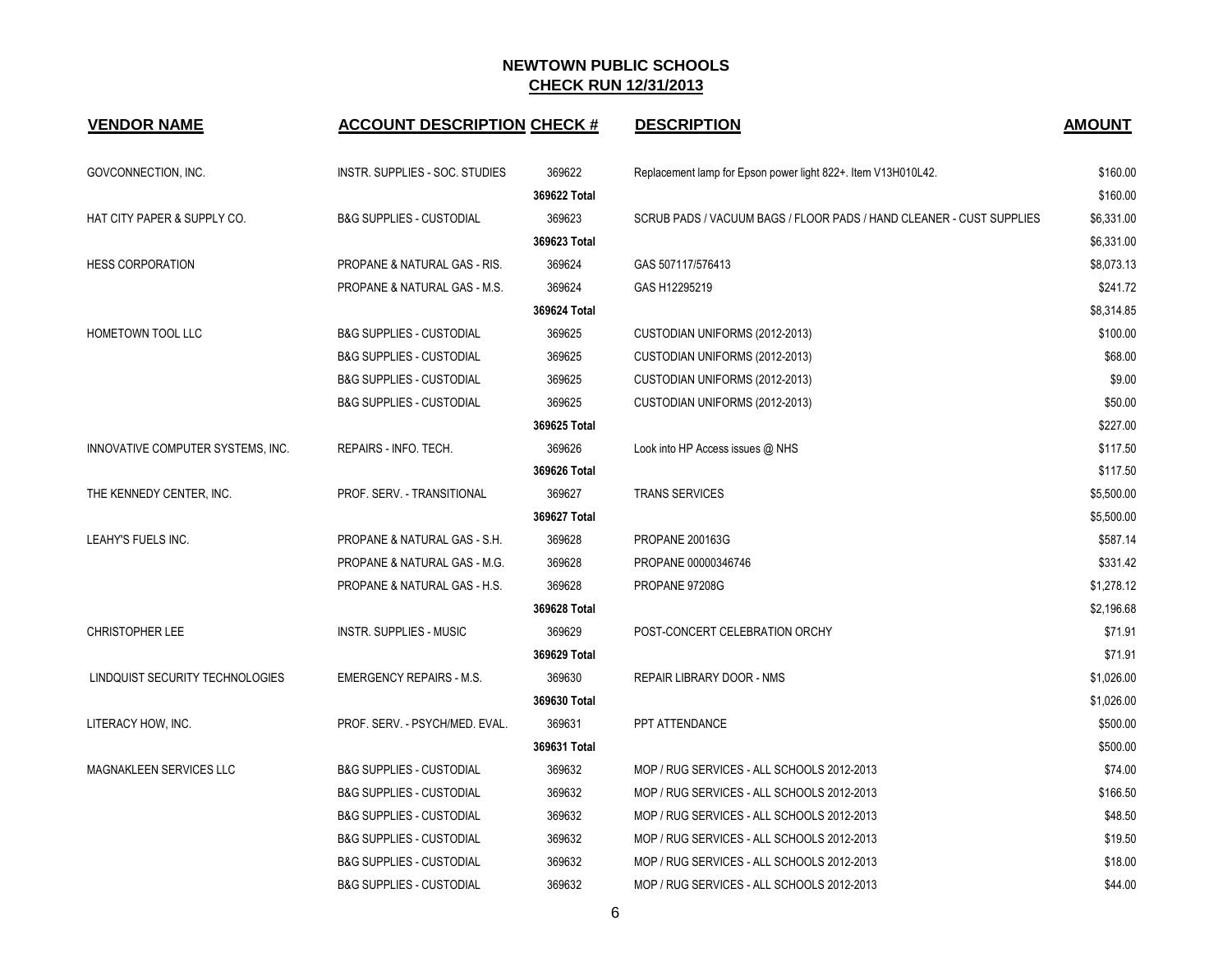| <b>VENDOR NAME</b>      | <b>ACCOUNT DESCRIPTION CHECK #</b>  |        | <b>DESCRIPTION</b>                         | <b>AMOUNT</b> |
|-------------------------|-------------------------------------|--------|--------------------------------------------|---------------|
| MAGNAKLEEN SERVICES LLC | <b>B&amp;G SUPPLIES - CUSTODIAL</b> | 369632 | MOP / RUG SERVICES - ALL SCHOOLS 2012-2013 | \$74.00       |
|                         | <b>B&amp;G SUPPLIES - CUSTODIAL</b> | 369632 | MOP / RUG SERVICES - ALL SCHOOLS 2012-2013 | \$166.50      |
|                         | <b>B&amp;G SUPPLIES - CUSTODIAL</b> | 369632 | MOP / RUG SERVICES - ALL SCHOOLS 2012-2013 | \$48.50       |
|                         | <b>B&amp;G SUPPLIES - CUSTODIAL</b> | 369632 | MOP / RUG SERVICES - ALL SCHOOLS 2012-2013 | \$19.50       |
|                         | <b>B&amp;G SUPPLIES - CUSTODIAL</b> | 369632 | MOP / RUG SERVICES - ALL SCHOOLS 2012-2013 | \$18.00       |
|                         | <b>B&amp;G SUPPLIES - CUSTODIAL</b> | 369632 | MOP / RUG SERVICES - ALL SCHOOLS 2012-2013 | \$44.00       |
|                         | <b>B&amp;G SUPPLIES - CUSTODIAL</b> | 369632 | MOP / RUG SERVICES - ALL SCHOOLS 2012-2013 | \$18.00       |
|                         | <b>B&amp;G SUPPLIES - CUSTODIAL</b> | 369632 | MOP / RUG SERVICES - ALL SCHOOLS 2012-2013 | \$74.00       |
|                         | <b>B&amp;G SUPPLIES - CUSTODIAL</b> | 369632 | MOP / RUG SERVICES - ALL SCHOOLS 2012-2013 | \$166.50      |
|                         | <b>B&amp;G SUPPLIES - CUSTODIAL</b> | 369632 | MOP / RUG SERVICES - ALL SCHOOLS 2012-2013 | \$48.50       |
|                         | <b>B&amp;G SUPPLIES - CUSTODIAL</b> | 369632 | MOP / RUG SERVICES - ALL SCHOOLS 2012-2013 | \$19.50       |
|                         | <b>B&amp;G SUPPLIES - CUSTODIAL</b> | 369632 | MOP / RUG SERVICES - ALL SCHOOLS 2012-2013 | \$18.00       |
|                         | <b>B&amp;G SUPPLIES - CUSTODIAL</b> | 369632 | MOP / RUG SERVICES - ALL SCHOOLS 2012-2013 | \$44.00       |
|                         | <b>B&amp;G SUPPLIES - CUSTODIAL</b> | 369632 | MOP / RUG SERVICES - ALL SCHOOLS 2012-2013 | \$45.45       |
|                         | <b>B&amp;G SUPPLIES - CUSTODIAL</b> | 369632 | MOP / RUG SERVICES - ALL SCHOOLS 2012-2013 | \$60.65       |
|                         | <b>B&amp;G SUPPLIES - CUSTODIAL</b> | 369632 | MOP / RUG SERVICES - ALL SCHOOLS 2012-2013 | \$21.50       |
|                         | <b>B&amp;G SUPPLIES - CUSTODIAL</b> | 369632 | MOP / RUG SERVICES - ALL SCHOOLS 2012-2013 | \$30.65       |
|                         | <b>B&amp;G SUPPLIES - CUSTODIAL</b> | 369632 | MOP / RUG SERVICES - ALL SCHOOLS 2012-2013 | \$28.25       |
|                         | <b>B&amp;G SUPPLIES - CUSTODIAL</b> | 369632 | MOP / RUG SERVICES - ALL SCHOOLS 2012-2013 | \$21.70       |
|                         | <b>B&amp;G SUPPLIES - CUSTODIAL</b> | 369632 | MOP / RUG SERVICES - ALL SCHOOLS 2012-2013 | \$106.20      |
|                         | <b>B&amp;G SUPPLIES - CUSTODIAL</b> | 369632 | MOP / RUG SERVICES - ALL SCHOOLS 2012-2013 | \$45.45       |
|                         | <b>B&amp;G SUPPLIES - CUSTODIAL</b> | 369632 | MOP / RUG SERVICES - ALL SCHOOLS 2012-2013 | \$60.65       |
|                         | <b>B&amp;G SUPPLIES - CUSTODIAL</b> | 369632 | MOP / RUG SERVICES - ALL SCHOOLS 2012-2013 | \$21.50       |
|                         | <b>B&amp;G SUPPLIES - CUSTODIAL</b> | 369632 | MOP / RUG SERVICES - ALL SCHOOLS 2012-2013 | \$30.65       |
|                         | <b>B&amp;G SUPPLIES - CUSTODIAL</b> | 369632 | MOP / RUG SERVICES - ALL SCHOOLS 2012-2013 | \$28.25       |
|                         | <b>B&amp;G SUPPLIES - CUSTODIAL</b> | 369632 | MOP / RUG SERVICES - ALL SCHOOLS 2012-2013 | \$21.70       |
|                         | <b>B&amp;G SUPPLIES - CUSTODIAL</b> | 369632 | MOP / RUG SERVICES - ALL SCHOOLS 2012-2013 | \$106.20      |
|                         | <b>B&amp;G SUPPLIES - CUSTODIAL</b> | 369632 | MOP / RUG SERVICES - ALL SCHOOLS 2012-2013 | \$45.45       |
|                         | <b>B&amp;G SUPPLIES - CUSTODIAL</b> | 369632 | MOP / RUG SERVICES - ALL SCHOOLS 2012-2013 | \$60.65       |
|                         | <b>B&amp;G SUPPLIES - CUSTODIAL</b> | 369632 | MOP / RUG SERVICES - ALL SCHOOLS 2012-2013 | \$21.50       |
|                         | <b>B&amp;G SUPPLIES - CUSTODIAL</b> | 369632 | MOP / RUG SERVICES - ALL SCHOOLS 2012-2013 | \$30.65       |
|                         | <b>B&amp;G SUPPLIES - CUSTODIAL</b> | 369632 | MOP / RUG SERVICES - ALL SCHOOLS 2012-2013 | \$28.25       |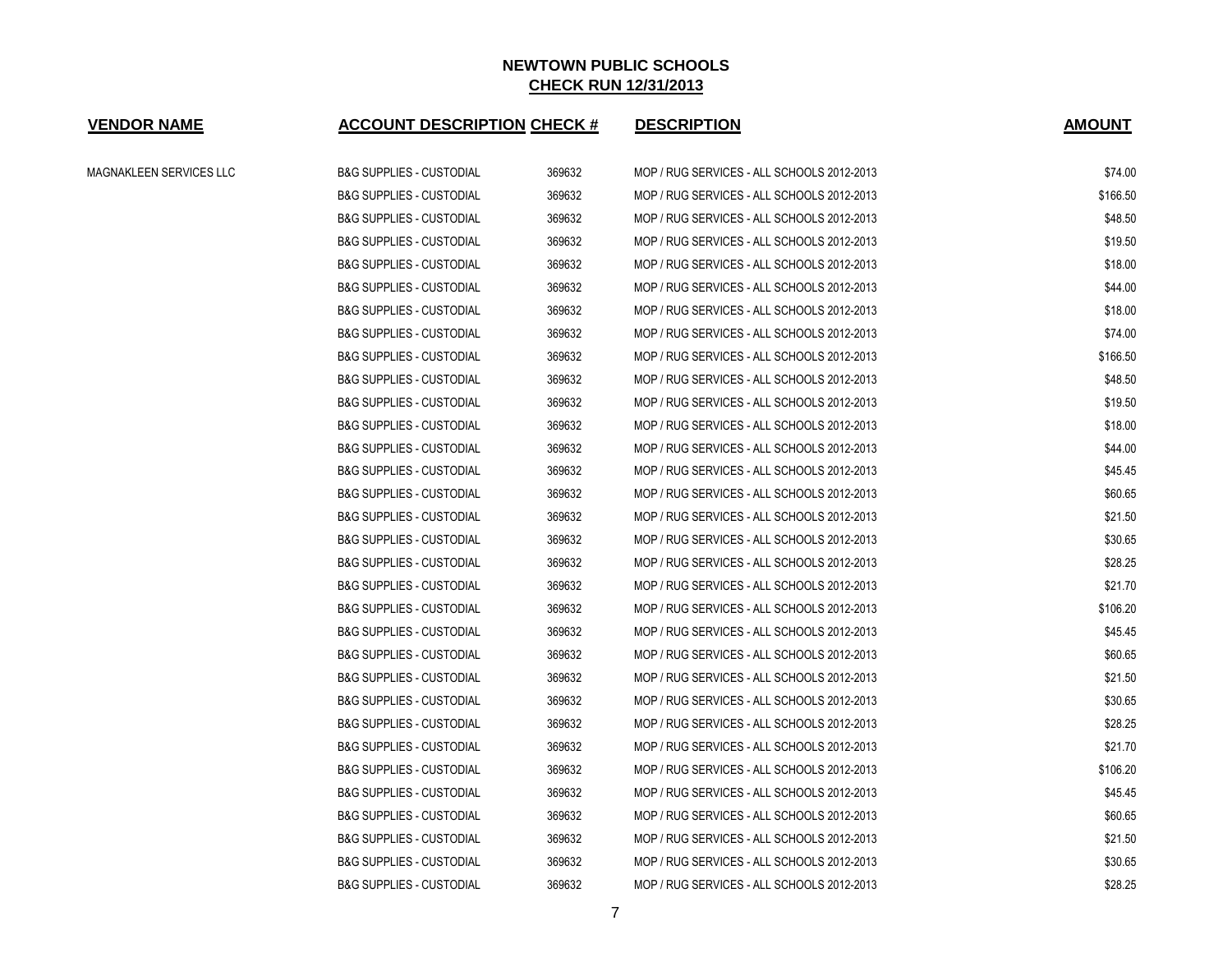| <b>VENDOR NAME</b>                   | <b>ACCOUNT DESCRIPTION CHECK #</b>  |              | <b>DESCRIPTION</b>                              | <b>AMOUNT</b> |
|--------------------------------------|-------------------------------------|--------------|-------------------------------------------------|---------------|
| MAGNAKLEEN SERVICES LLC              | <b>B&amp;G SUPPLIES - CUSTODIAL</b> | 369632       | MOP / RUG SERVICES - ALL SCHOOLS 2012-2013      | \$21.70       |
|                                      |                                     | 369632 Total |                                                 | \$1,966.50    |
| W.B. MASON., INC.                    | OFF. SUPPLIES - BUS. SERV.          | 369633       | SUPPLIES 2012/13                                | \$49.95       |
|                                      | INSTR. SUPPLIES - SP. ED. H.S.      | 369633       | FLASHLIGHT MGLS3D036                            | \$13.99       |
|                                      |                                     | 369633 Total |                                                 | \$63.94       |
| MCKENNEY MECHANICAL CONTRACTORS INC. | <b>EMERGENCY REPAIRS - H.S.</b>     | 369634       | <b>BOILER REPAIRS - NHS</b>                     | \$1,450.25    |
|                                      |                                     | 369634 Total |                                                 | \$1,450.25    |
| E. A. MORSE & CO. INC.               | <b>B&amp;G SUPPLIES - CUSTODIAL</b> | 369635       | TRASH LINERS / BATHROOM CLEANER - CUST SUPPLIES | \$7,139.68    |
|                                      | <b>REPAIRS - CUSTODIAL</b>          | 369635       | FURNISHER REPAIR - CUSTODIAL MACHINE            | \$273.00      |
|                                      |                                     | 369635 Total |                                                 | \$7,412.68    |
| MRT TRUCK EQUIPMENT INC.             | REPAIRS - MAINT.                    | 369636       | REPLACE SNOWPLOW GUIDES - MAINT REPAIRS         | \$53.91       |
|                                      |                                     | 369636 Total |                                                 | \$53.91       |
| MTM TRANSPORTATION INC.              | TRANS. - LOCAL REG. ED              | 369637       | <b>BUS CONTRACT DECEMBER 2012</b>               | \$5,923.30    |
|                                      | <b>TRANS. - PRIVATE</b>             | 369637       | <b>BUS CONTRACT DECEMBER 2012</b>               | \$762.50      |
|                                      | TRANS. - MAGNET SCH.                | 369637       | <b>BUS CONTRACT DECEMBER 2012</b>               | \$4,101.00    |
|                                      | TRANS. - NONNEWAUG                  | 369637       | <b>BUS CONTRACT DECEMBER 2012</b>               | \$3,150.00    |
|                                      | TRANS. - VO/TECH.                   | 369637       | <b>BUS CONTRACT DECEMBER 2012</b>               | \$5,205.00    |
|                                      | TRANS. - LOCAL SPECIAL ED           | 369637       | <b>BUS CONTRACT DECEMBER 2012</b>               | \$23,750.30   |
|                                      | TRANS. - OUT-OF-DISTRICT            | 369637       | <b>BUS CONTRACT DECEMBER 2012</b>               | \$41,547.75   |
|                                      |                                     | 369637 Total |                                                 | \$84,439.85   |
| NEWTOWN FOOD SERVICE                 | OFF. SUPPLIES - SUPER.              | 369638       | <b>LUNCHEON</b>                                 | \$250.00      |
|                                      |                                     | 369638 Total |                                                 | \$250.00      |
| <b>NEWTOWN GRAPHICS</b>              | <b>INSTR. SUPPLIES - SPORTS</b>     | 369639       | STUDENT AND ADULT SEASON PASS                   | \$50.00       |
|                                      |                                     | 369639 Total |                                                 | \$50.00       |
| NEWTOWN HARDWARE                     | <b>B&amp;G SUPPLIES - MAINT.</b>    | 369640       | MAINT. SUPPLIES 2012-2013                       | \$35.04       |
|                                      | <b>B&amp;G SUPPLIES - MAINT.</b>    | 369640       | MAINT. SUPPLIES 2012-2013                       | \$55.74       |
| NEWTOWN HARDWARE                     | <b>B&amp;G SUPPLIES - MAINT.</b>    | 369640       | MAINT. SUPPLIES 2012-2013                       | \$28.39       |
|                                      | <b>B&amp;G SUPPLIES - MAINT.</b>    | 369640       | MAINT. SUPPLIES 2012-2013                       | \$44.96       |
|                                      | <b>B&amp;G SUPPLIES - MAINT.</b>    | 369640       | MAINT. SUPPLIES 2012-2013                       | \$15.27       |
|                                      | <b>B&amp;G SUPPLIES - MAINT.</b>    | 369640       | MAINT. SUPPLIES 2012-2013                       | \$27.56       |
|                                      | <b>B&amp;G SUPPLIES - MAINT.</b>    | 369640       | MAINT. SUPPLIES 2012-2013                       | \$23.86       |
|                                      | <b>B&amp;G SUPPLIES - MAINT.</b>    | 369640       | MAINT. SUPPLIES 2012-2013                       | \$107.94      |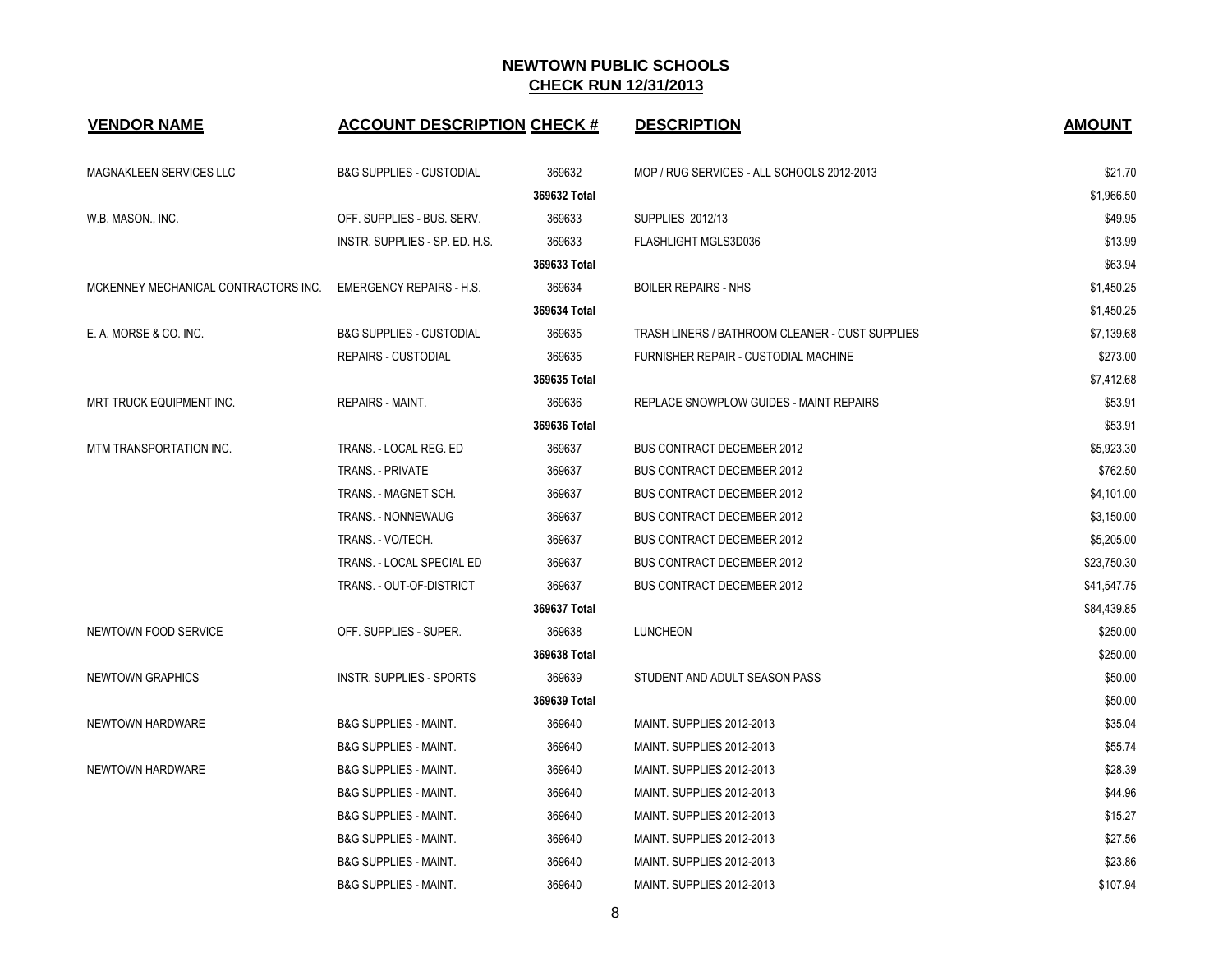| <b>VENDOR NAME</b>          | <b>ACCOUNT DESCRIPTION CHECK #</b>  |              | <b>DESCRIPTION</b>                                        | <b>AMOUNT</b> |
|-----------------------------|-------------------------------------|--------------|-----------------------------------------------------------|---------------|
| NEWTOWN HARDWARE            | <b>B&amp;G SUPPLIES - MAINT.</b>    | 369640       | MAINT. SUPPLIES 2012-2013                                 | \$10.58       |
|                             | <b>B&amp;G SUPPLIES - MAINT.</b>    | 369640       | MAINT. SUPPLIES 2012-2013                                 | \$4.49        |
|                             | <b>B&amp;G SUPPLIES - MAINT.</b>    | 369640       | MAINT. SUPPLIES 2012-2013                                 | \$101.60      |
|                             | <b>B&amp;G SUPPLIES - MAINT.</b>    | 369640       | MAINT. SUPPLIES 2012-2013                                 | (\$4.50)      |
|                             | <b>B&amp;G SUPPLIES - MAINT.</b>    | 369640       | MAINT. SUPPLIES 2012-2013                                 | \$27.37       |
|                             | <b>B&amp;G SUPPLIES - MAINT.</b>    | 369640       | MAINT. SUPPLIES 2012-2013                                 | \$20.41       |
|                             | <b>B&amp;G SUPPLIES - MAINT.</b>    | 369640       | MAINT. SUPPLIES 2012-2013                                 | \$23.98       |
|                             | <b>B&amp;G SUPPLIES - MAINT.</b>    | 369640       | MAINT. SUPPLIES 2012-2013                                 | \$199.71      |
|                             |                                     | 369640 Total |                                                           | \$722.40      |
| OTIS ELEVATOR COMPANY       | <b>B&amp;G CONTRACTED SERV.</b>     | 369641       | ELEVATOR SERVICE CONTRACT - HAW / RIS (2012-2013)         | \$252.80      |
|                             |                                     | 369641 Total |                                                           | \$252.80      |
| <b>CHRIS PADULA</b>         | <b>B&amp;G SUPPLIES - CUSTODIAL</b> | 369642       | SHOE'S (30509)                                            | \$84.80       |
|                             |                                     | 369642 Total |                                                           | \$84.80       |
| J.W. PEPPER & SON INC.      | <b>INSTR. SUPPLIES - MUSIC</b>      | 369643       | SUZUKI VIOLIN #1 #2 #3 #4 #5 - SUZUKI VIOLA               | \$101.70      |
|                             | <b>INSTR. SUPPLIES - MUSIC</b>      | 369643       | <b>SHIPPING</b>                                           | \$14.99       |
|                             | <b>INSTR. SUPPLIES - MUSIC</b>      | 369643       | <b>MUSIC SHEETS</b>                                       | \$223.99      |
|                             | <b>INSTR. SUPPLIES - MUSIC</b>      | 369643       | <b>COMPASSION SCORE</b>                                   | \$10.00       |
|                             | <b>INSTR. SUPPLIES - MUSIC</b>      | 369643       | AFRICAN SUN WALK- BACKROADS MEDELLIN- PERCUSSION ENSEMBLE | \$174.99      |
|                             | <b>INSTR. SUPPLIES - MUSIC</b>      | 369643       | BUGLERS HOLIDAY TRUMPET TRIO OR SECTION FAILURE           | \$90.99       |
|                             |                                     | 369643 Total |                                                           | \$616.66      |
| PLAYGROUND MEDIC            | B. & G. REPAIRS - H.                | 369429       | RELOCATE PLAYGROUND EQUIPMENT - HAW                       | (\$2,275.00)  |
|                             |                                     | 369429 Total |                                                           | (\$2,275.00)  |
| PRO-ED                      | INSTR. SUPPLIES - PSYCH.            | 369644       | <b>UMAS KIT 141-91</b>                                    | \$53.00       |
|                             | INSTR. SUPPLIES - PSYCH.            | 369644       | <b>SHIPPING</b>                                           | \$5.30        |
|                             |                                     | 369644 Total |                                                           | \$58.30       |
| RICCIO LANDSCAPING LLC      | <b>B&amp;G CONTRACTED SERV.</b>     | 369645       | FALL CLEANUP / LANDSCAPING - RIS                          | \$610.00      |
|                             |                                     | 369645 Total |                                                           | \$610.00      |
| ROURKE EDUCATIONAL MEDIA    | <b>SUPPLIES - LIBRARY</b>           | 369646       | Non-Fiction Library books, please see attached.           | \$811.64      |
|                             |                                     | 369646 Total |                                                           | \$811.64      |
| ST. PIERRE OIL COMPANY INC. | FUEL OIL - S.H.                     | 369647       | OIL SANDY HOOK                                            | \$1,032.48    |
|                             | FUEL OIL - M.G.                     | 369647       | OIL MIDDLEGATE SCHOOL                                     | \$358.50      |
|                             | FUEL OIL - HOM.                     | 369647       | OIL HOM                                                   | \$1,143.08    |